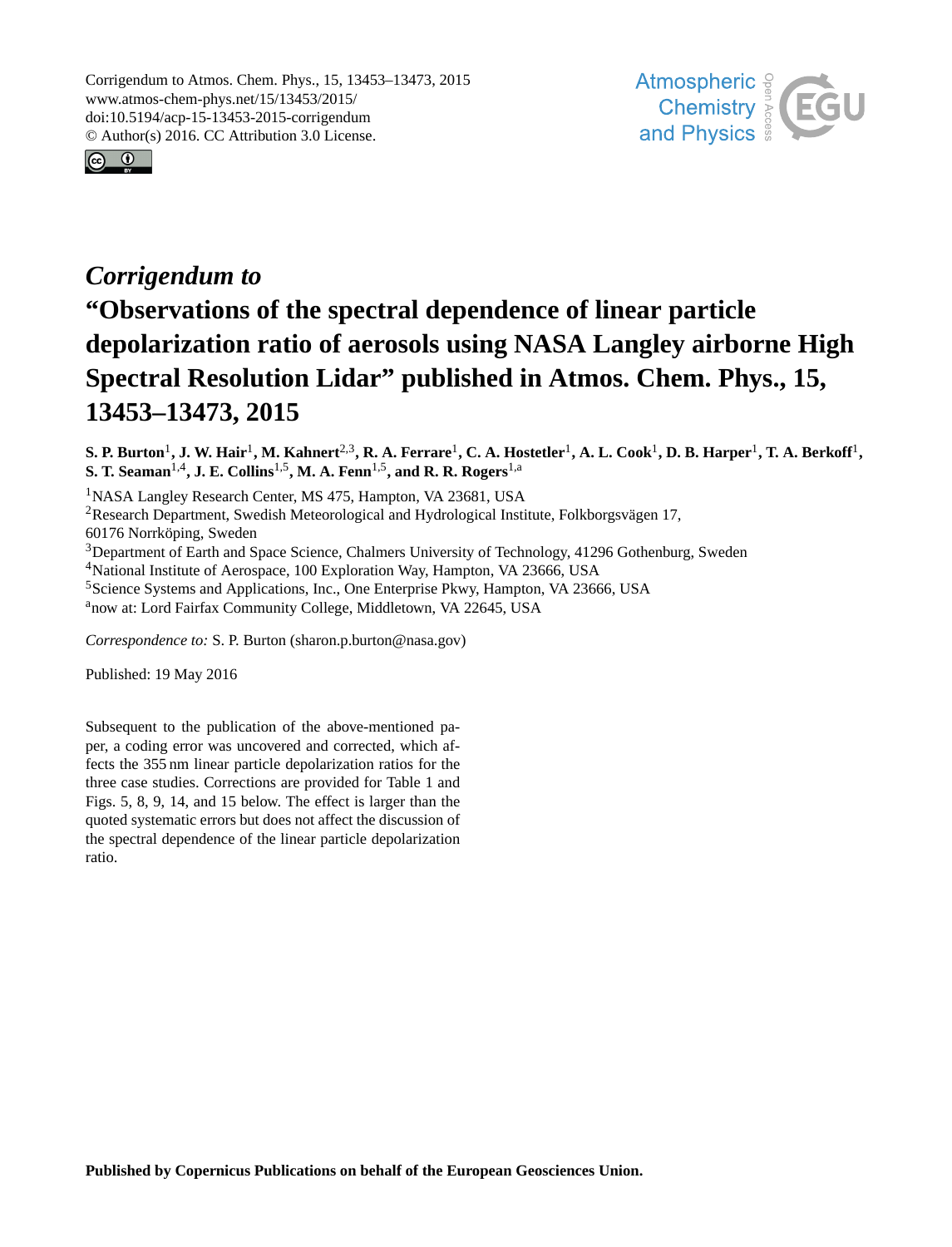**Table 1.** Measured properties for specific dust and smoke samples. To obtain these values, samples were taken at specific times and altitudes comprising 400–4500 distinct measurement points. For the dust cases, values were chosen near the peak value of the 532 nm particle depolarization ratio, where it can be inferred that the aerosol is nearly pure dust. The values are reported as mean  $\pm$  standard deviation for the sample. Systematic uncertainties for particle depolarization ratio from HSRL-2 are indicated in parentheses.

|                                      |                           | Layer<br><b>AOD</b><br>$(532 \text{ nm})$ | Linear particle<br>depolarization<br>ratio $(1064 \text{ nm})$ | Linear particle<br>depolarization<br>ratio $(532 \text{ nm})$ | Linear particle<br>depolarization<br>ratio $(355 \text{ nm})$<br>(HSRL-2 only) | Aerosol backscatter<br>Ångström<br>exponent<br>(532/1064) |
|--------------------------------------|---------------------------|-------------------------------------------|----------------------------------------------------------------|---------------------------------------------------------------|--------------------------------------------------------------------------------|-----------------------------------------------------------|
| Midwest US<br>13 July 2014           | transported Saharan dust  | 0.10                                      | $0.270 \pm 0.005(0.009)$                                       | $0.304 \pm 0.005(0.022)$                                      | $0.209 \pm 0.015(0.033)$                                                       | $0.46 \pm 0.03$                                           |
| Caribbean<br>18 August 2010          | transported Saharan dust  | 0.25                                      | $0.278 \pm 0.012$                                              | $0.327 \pm 0.018$                                             |                                                                                | $0.68 \pm 0.13$                                           |
| Chihuahuan desert<br>8 February 2013 | local North American dust | 0.02                                      | $0.383 \pm 0.006(0.011)$                                       | $0.373 \pm 0.014(0.024)$                                      | $0.225 \pm 0.041(0.034)$                                                       | $-0.07 \pm 0.04$                                          |
| Pico de Orizaba<br>12 March 2006     | local North American dust | 0.31                                      | $0.400 \pm 0.009$                                              | $0.334 \pm 0.018$                                             |                                                                                | $-0.9 \pm 0.4$                                            |
| Denver<br>17 July 2014               | smoke                     | 0.05                                      | $0.018 \pm 0.002(0.007)$                                       | $0.093 \pm 0.015(0.011)$                                      | $0.203 \pm 0.036(0.017)$                                                       | $1.1 \pm 0.1$                                             |
| East Coast US<br>2 August 2007       | smoke                     | 0.06                                      | $0.019 \pm 0.005$                                              | $0.068 \pm 0.010$                                             |                                                                                | $0.62 \pm 0.25$                                           |



**Figure 5.** Line plots illustrating the volume and aerosol linear depolarization ratio profile for the HSRL-2 measurements at 17:12 UT (17.2 UT) on 13 July 2014. The volume depolarization ratio is shown as a thin black line. The error bars on the volume depolarization ratio represent random error (most are small and mostly obscured except 1064 nm). The particle depolarization ratio is shown as a thick colored line. Colored error bars indicate random error (most are small enough to be obscured by the line) while gray error bars indicate systematic uncertainty, estimated as described in the text. Systematic uncertainty is not shown for the volume depolarization ratio; see text for estimate. The vertical resolution of these measurements is 30 m and the horizontal resolution is 10 s for all wavelengths.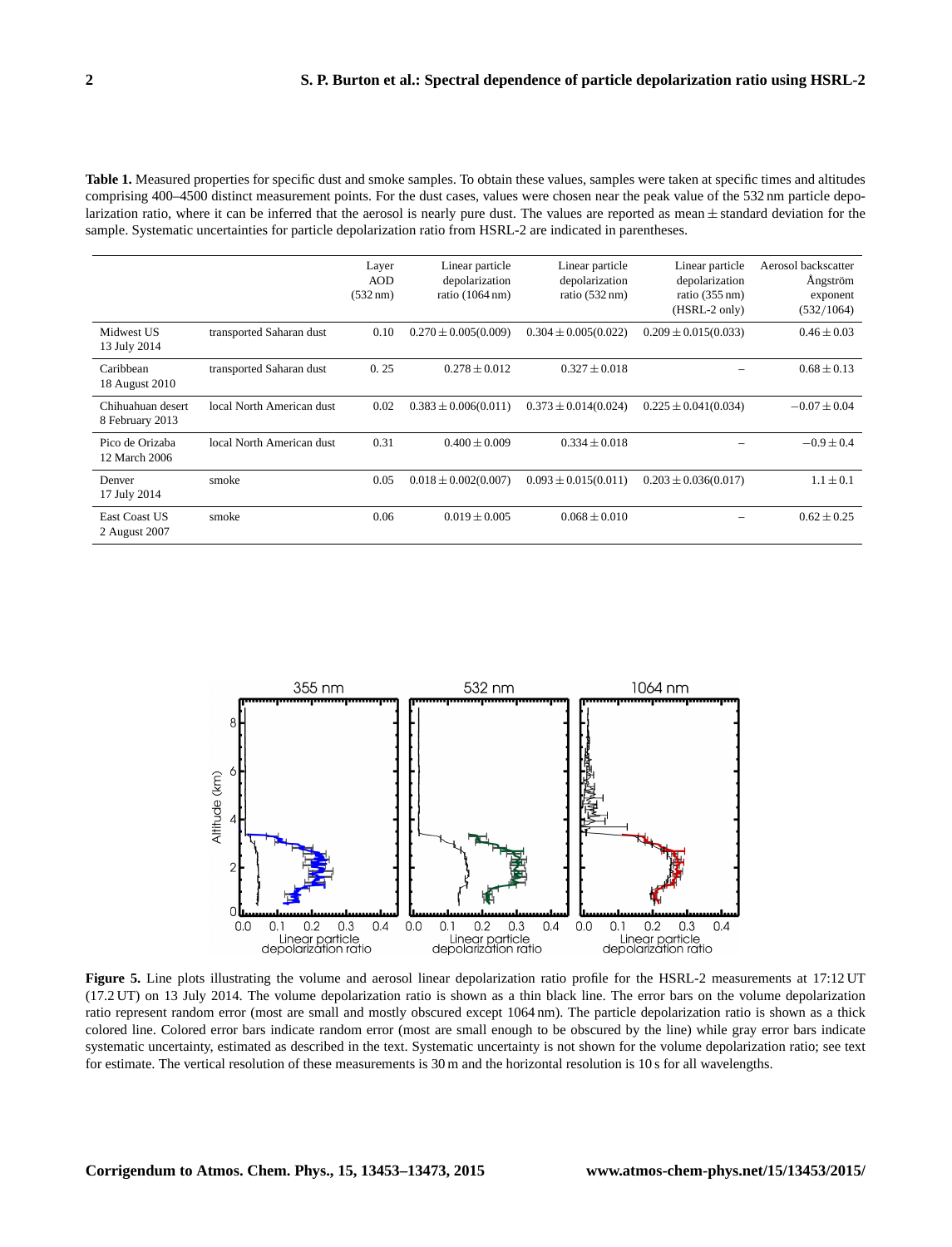

**Figure 8.** Line plots illustrating the volume and aerosol linear depolarization ratio profile for the HSRL-2 measurements at 17:08 UT (17.14 UT) on 8 February 2013. Error bars and resolutions as described for Fig. 5.



**Figure 9.** Linear particle depolarization ratio measured by HSRL-2 and HSRL-1 for the four dust cases discussed in the text. Note that the spectral dependence (and in particular the 1064 nm channel) is different for the two local dust-dominated aerosol cases compared to the transported Saharan dust-dominated aerosol cases.